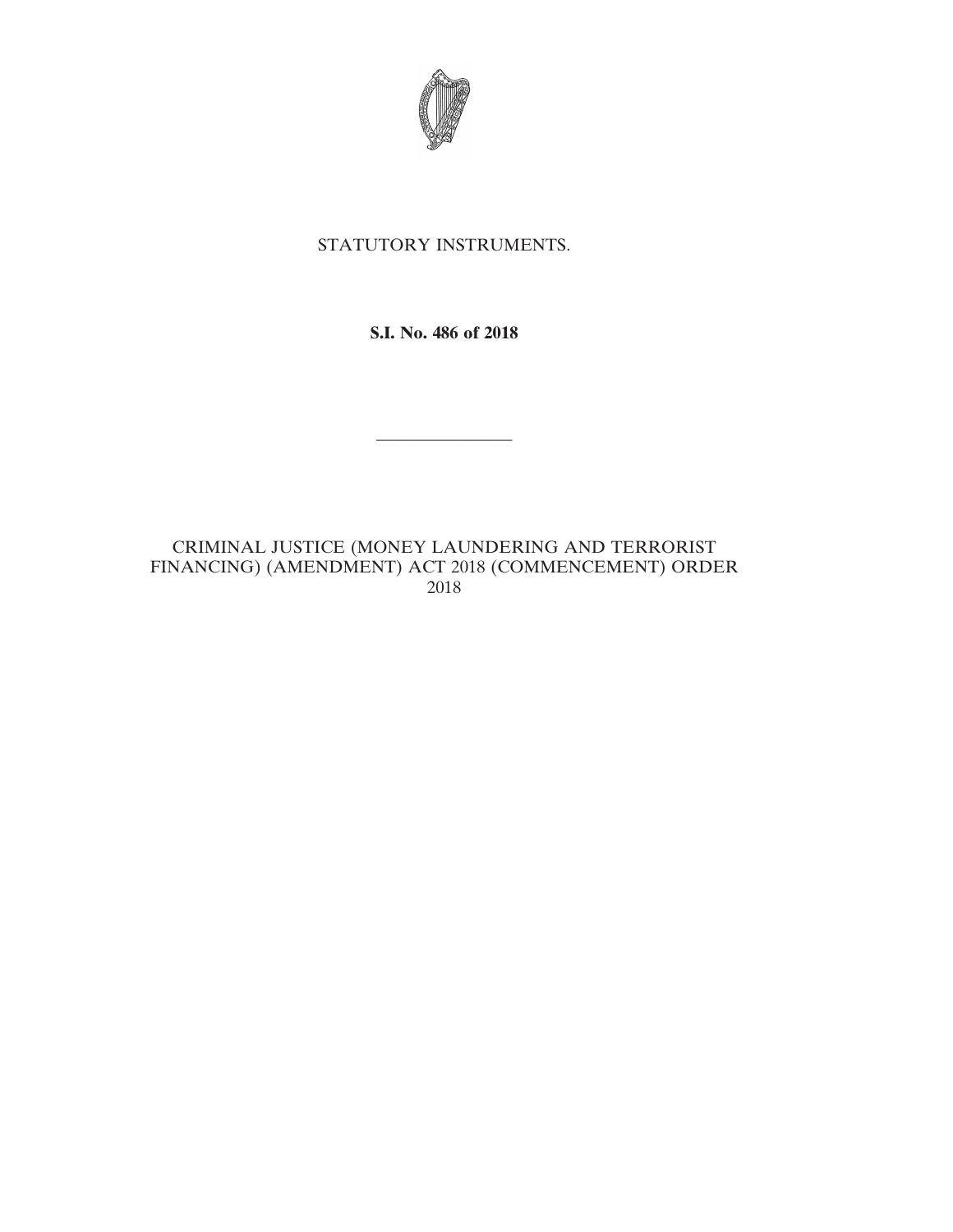## CRIMINAL JUSTICE (MONEY LAUNDERING AND TERRORIST FINANCING) (AMENDMENT) ACT 2018 (COMMENCEMENT) ORDER 2018

I, CHARLES FLANAGAN, Minister for Justice and Equality, in exercise of the powers conferred on me by section 1(2) of the Criminal Justice (Money Laundering and Terrorist Financing) (Amendment) Act 2018 (No. 26 of 2018), hereby order as follows:

1. This Order may be cited as the Criminal Justice (Money Laundering and Terrorist Financing) (Amendment) Act 2018 (Commencement) Order 2018.

2. The 26th day of November 2018 is appointed as the day on which the Criminal Justice (Money Laundering and Terrorist Financing) (Amendment) Act 2018 (No. 26 of 2018), other than section 32, shall come into operation.



GIVEN under my Official Seal, 22 November 2018.

> CHARLES FLANAGAN, Minister for Justice and Equality.

*Notice of the making of this Statutory Instrument was published in "Iris Oifigiúil" of* 27*th November*, 2018.